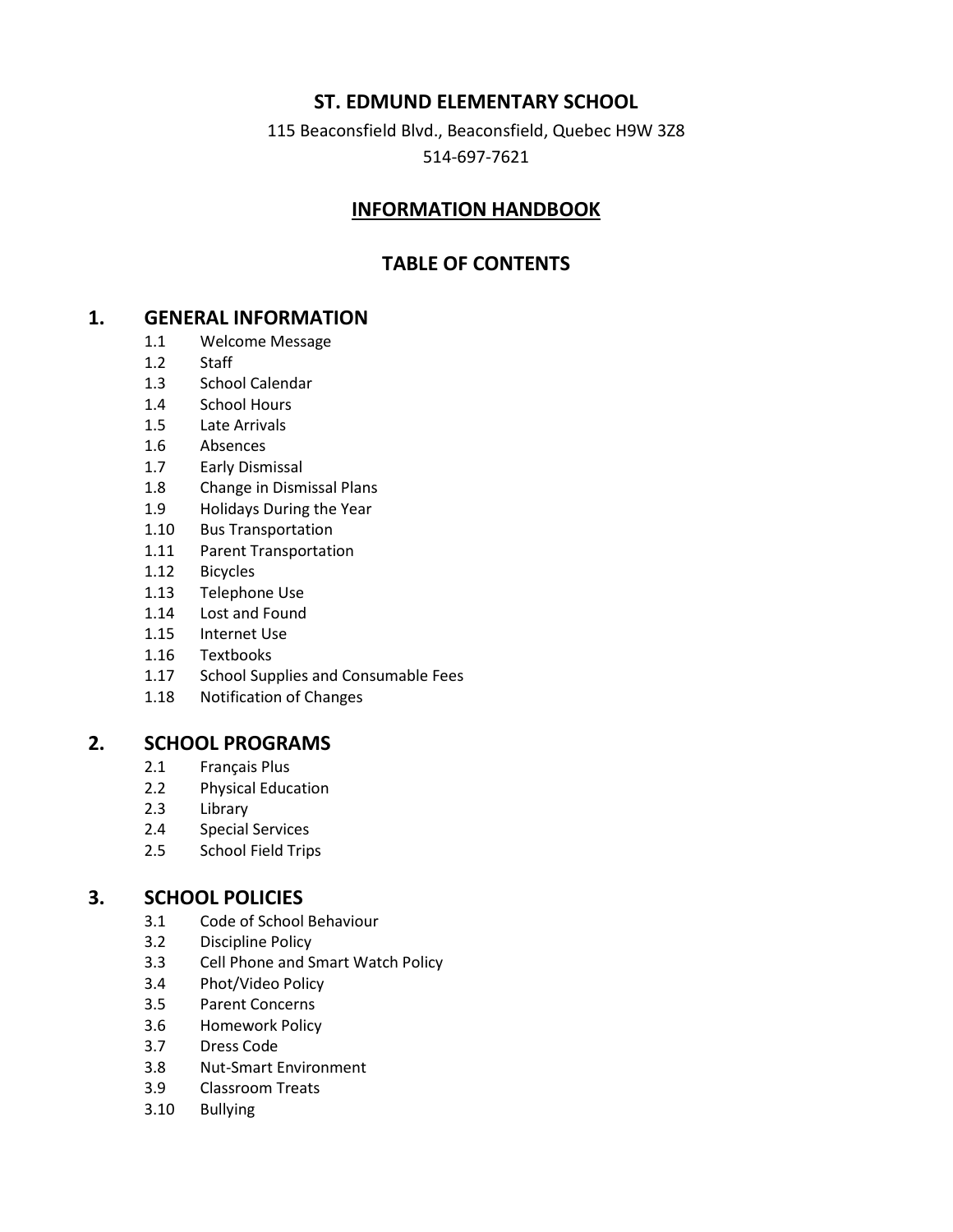### **4. STUDENT ASSESSMENT**

- 4.1 Report Cards
- 4.2 Parent-Teacher Meetings

### **5. SERVICES**

- 5.1 Daycare
- 5.2 Lunch Program
- 5.3 Extra-Curricular Activities

## **6. SCHOOL SAFETY**

- 6.1 Security System
- 6.2 Visitors
- 6.3 Emergency Preparedness
- 6.4 School Cancellation
- 6.5 Emergency School Closure

### **7. STUDENT HEALTH**

- 7.1 Sick Child
- 7.2 Medication Procedure
- 7.3 Emergency Ambulance Service
- 7.4 Communicable Diseases
- 7.5 Immunizations

### **8. PARENT VOLUNTEERS**

- 8.1 Governing Board
- 8.2 Parent Participation Organization -PPO
- 8.3 Parent Volunteers

### **9. COMMUNICATION WITH PARENTS**

- 9.1 Notices<br>9.2 Monday
- Monday Memo
- 9.3 School Website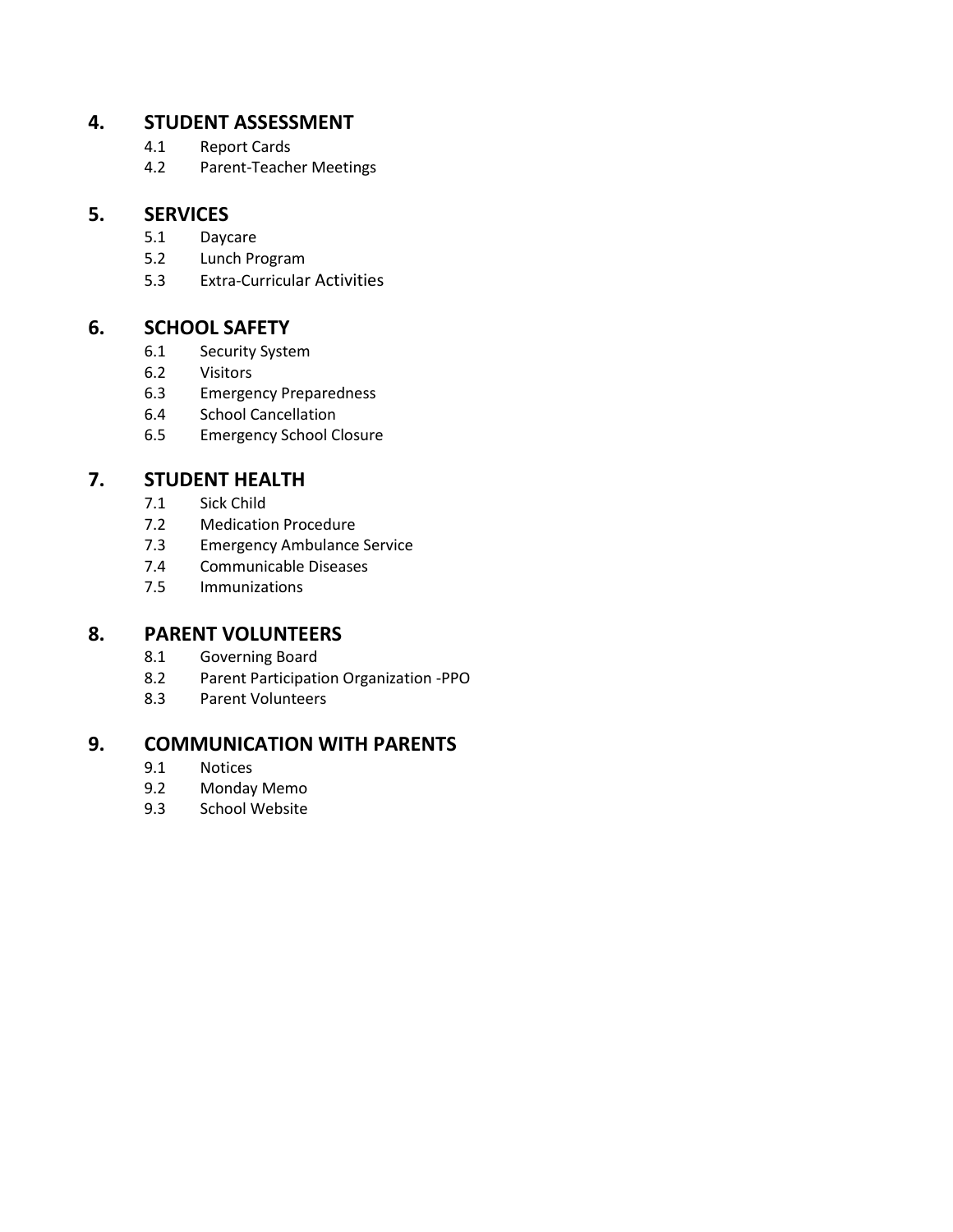## **1. GENERAL INFORMATION**

### **1.1 Welcome Message**

Dear Parents,

Welcome to another year in the long tradition of excellence at St. Edmund School! We are delighted to see our returning families and we are equally pleased, to welcome into our fold new families who have chosen St. Edmund for their children.

The staff at St. Edmund is committed to empowering each student with the tools needed to achieve academic success and personal and social growth. We strongly believe in positive and rewarding learning experiences and pledge our support, guidance and encouragement to all students.

On the next few pages you will find some useful information regarding school procedures and policies. We hope that you find this handbook a useful resource throughout the year. Please review pertinent information on the following pages with your child.

As we prepare to experience our year together, the Staff of St. Edmund School looks forward to sharing another great year in partnership with you, and we extend our very best wishes for a happy and successful year.

Sincerely,

Melissa Hunter Principal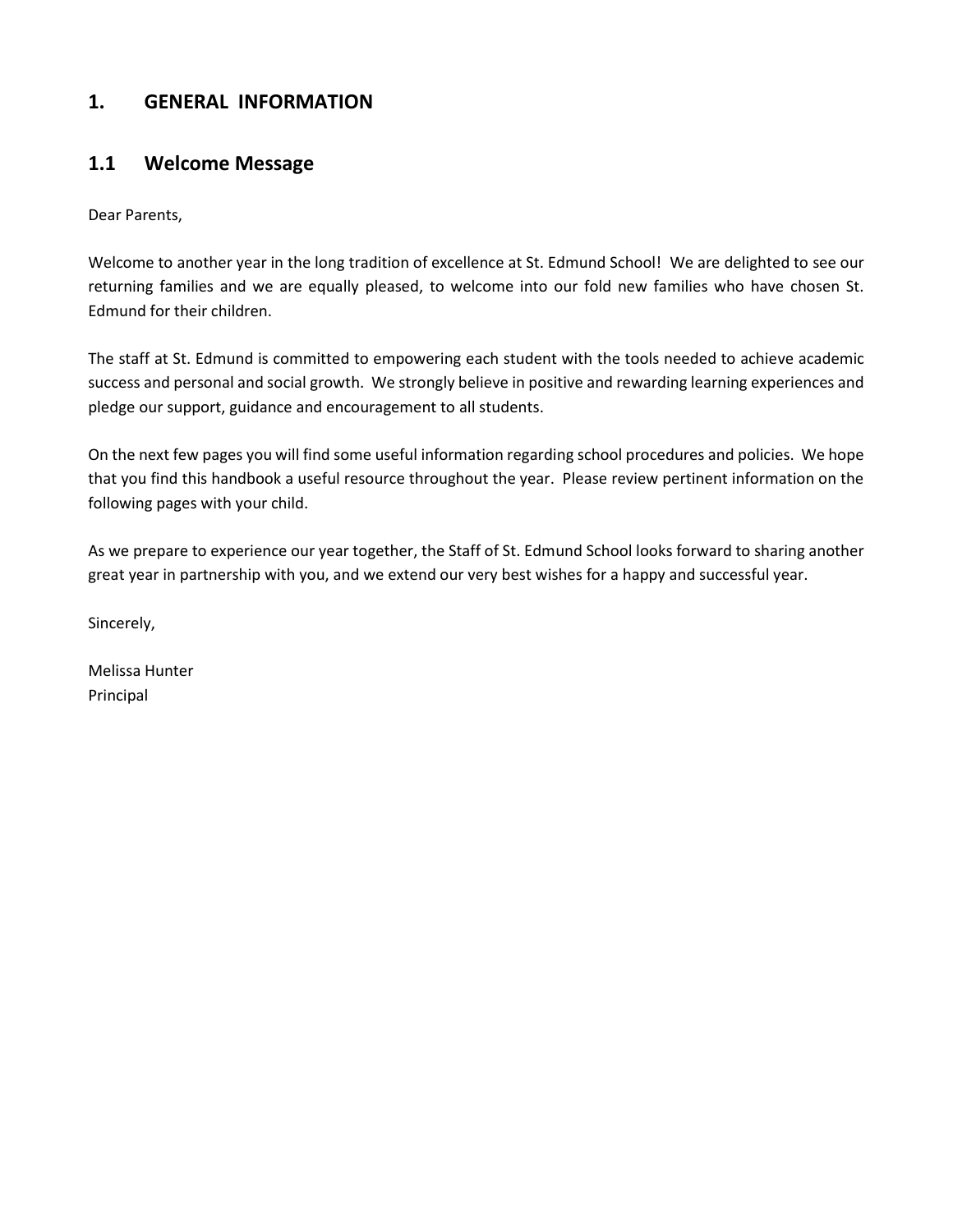### **1.2 Staff**

#### **Principal:** Ms. Melissa Hunter

#### **Teachers:**

- Ms. Emma-Leigh Annett Ms. Catherine Jones Ms. Manon Coursol Ms. Marie Morse Ms. Emma Hampton Ms. Nathalie Duhamel Ms. Mylène Gosselin Ms. Pina Fulginiti Ms. Jennifer Hayden Ms. Diane Murray Ms. Lina Peronace Ms. Lynda Hall Ms. Lori Legault **Ms.** Pierrette Houde Ms. Josée Veilleux **Ms. Josée Veilleux** Ms. Kayla Moore
- Ms. Sophie Belzile Ms. Josée L'Archeveque Ms. Patricia Carroll **Ms. Patricia Carroll** Ms. Marie-Josée Ricard Ms. Anne Edgar Ms. Guylaine St. Georges

#### **Integration Aides:**

Ms. Crystal Ouellette Ms. Janet Massarelli-Pelletier Ms. Maritza Ines Rincon

| <b>Administrative Assistant:</b>  | Ms. Nathalie Rossy       |
|-----------------------------------|--------------------------|
| <b>Daycare and Lunch Program:</b> | Ms. Cheryl Lynn Hamilton |
| Psychologist:                     | Ms. Maryssa Cortina      |
| <b>Library Technician:</b>        | Ms. Colleen Henderson    |
| <b>Spiritual Animator:</b>        | Ms. Linda Choinière      |
| <b>Speech Therapist:</b>          | Ms. Carole Montpetit     |
| <b>Special Ed Technician:</b>     | Ms. Presleigh Klein      |
| <b>School Nurse:</b>              | Ms. Annie-Claude Brunet  |
| <b>Caretakers:</b>                | Mr. Chris and Ms. Liz    |

### **1.3 School Calendar**

- The school calendar for this year can be found in the student agenda and on the school website. Please take note of the holidays and pedagogical days.
- The school uses a Monday to Friday schedule.

### **1.4 School Hours**

- The school hours are  $8:00 11:20$  am and  $12:30 2:30$  pm.
- Children who walk to school should not arrive before 7:50 am as there is no supervision before this time.
- Children may not leave the school grounds at any time during the school day unless they bring a note from their parents. This must be approved by the Principal, or in her absence, the Secretary.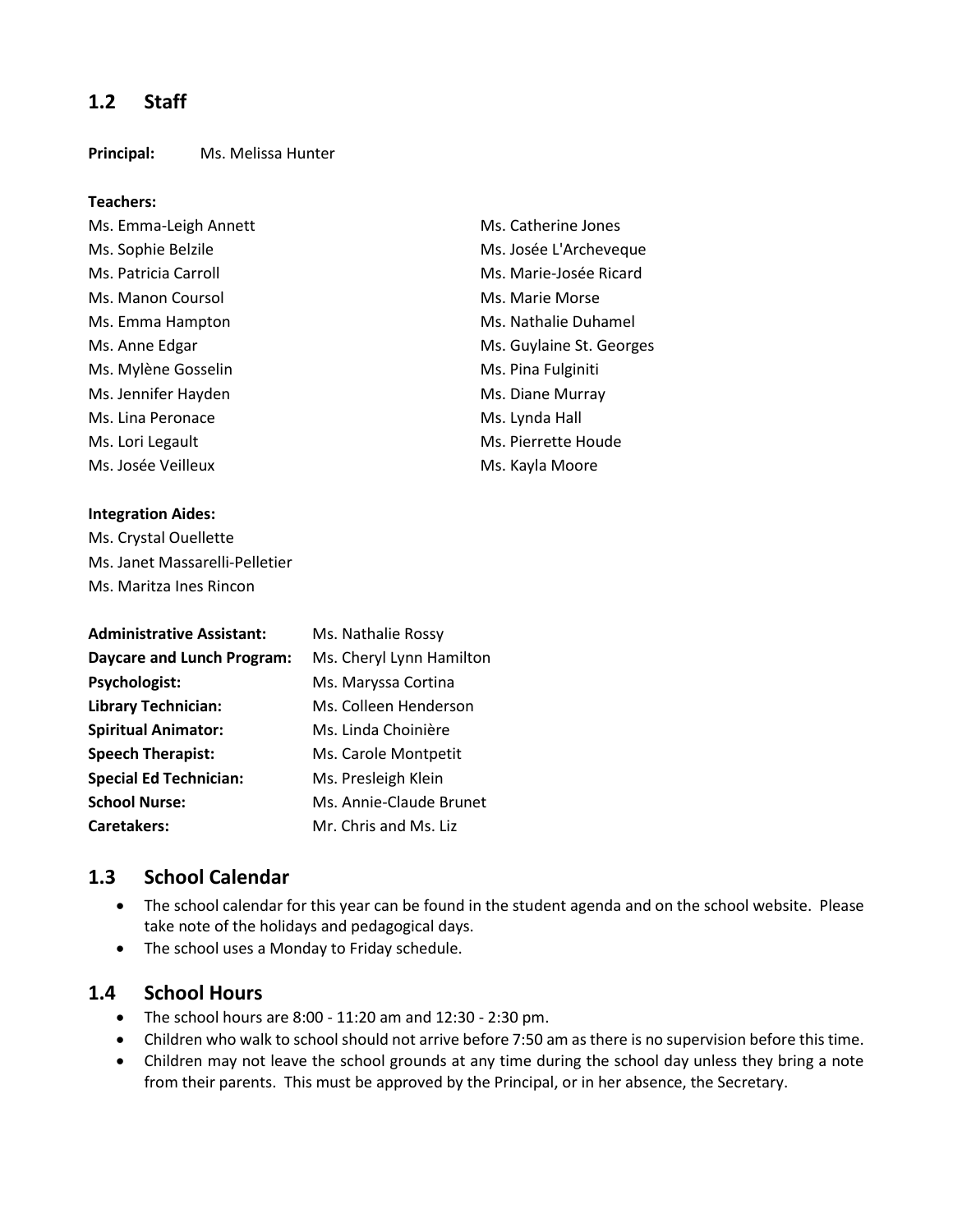### **1.5 Late Arrivals**

- It is important for every student to be on time for classes.
- Late arrivals cause disruptions to the class and it is also very stressful for your child.

# **1.6 Absences**

- The teacher takes attendance at the beginning of each day. All absences are reported to the Office. The Secretary will call to check on any absences that are unexplained. This is to ensure your child's safety.
- If you know in advance that your child will be absent from the school, please send a note stating the reason, date and duration of the absence.
- If the absence is unforeseen, please call the school at 514-697-7621 to report it before 8:30 am. You may also email the school secretary to confirm your child's absence.

# **1.7 Early Dismissal**

- Should it be necessary for your child to leave early, please send a note with your child stating the time you wish him/her to be picked up. The office must approve all notes in advance.
- Please pick up and sign out your child at the main office.

# **1.8 Change in Dismissal Plans**

- At the beginning of the year, the teachers note the dismissal routine of every child, ie: bus, daycare or pick-up.
- If there is a change to your child's dismissal plan, please send a note to that effect to the teacher a few days in advance. This is for your child's safety. No last minute changes at the end of the day will be accepted, except in the case of an emergency. Please take note that play dates need to be arranged once your child is home.

# **1.9 Holiday Absences During the School Year**

- Parents who take holidays with their children during the school year while classes are ongoing assume responsibility for their child's studies during this time.
- Please do not ask the teacher to prepare a program of study for your child to do during the holiday. Teachers cannot be expected to prepare an individual study plan for each child on holiday.
- Please note that the three weeks before the end of a Term are key evaluation times. This includes the months of October, February and June.
- Parents should be aware that frequent or long term absences may impact a teacher's ability to provide accurate assessment/reporting.

# **1.10 Bus Transportation**

- School bus transportation is provided for Kindergarten students who live more than .8 km from the school and students in Grade 1-6 who live more than 1.6 km from the school.
- Eligible students are issued bus passes prior to the start of the school year by the LBPSB (Lester B. Pearson School Board).
- Students taking the bus must obey the rules for safety and conduct.
- Skateboards, bicycles and skates are not permitted on the bus.
- A student behaving inappropriately on the school bus may lose the privilege of using this means of transportation. Additional consequences may be given, including charges for damage caused.
- All inquiries regarding school bus transportation can be addressed to the Transport Department of the LBPSB at 514-422-3001.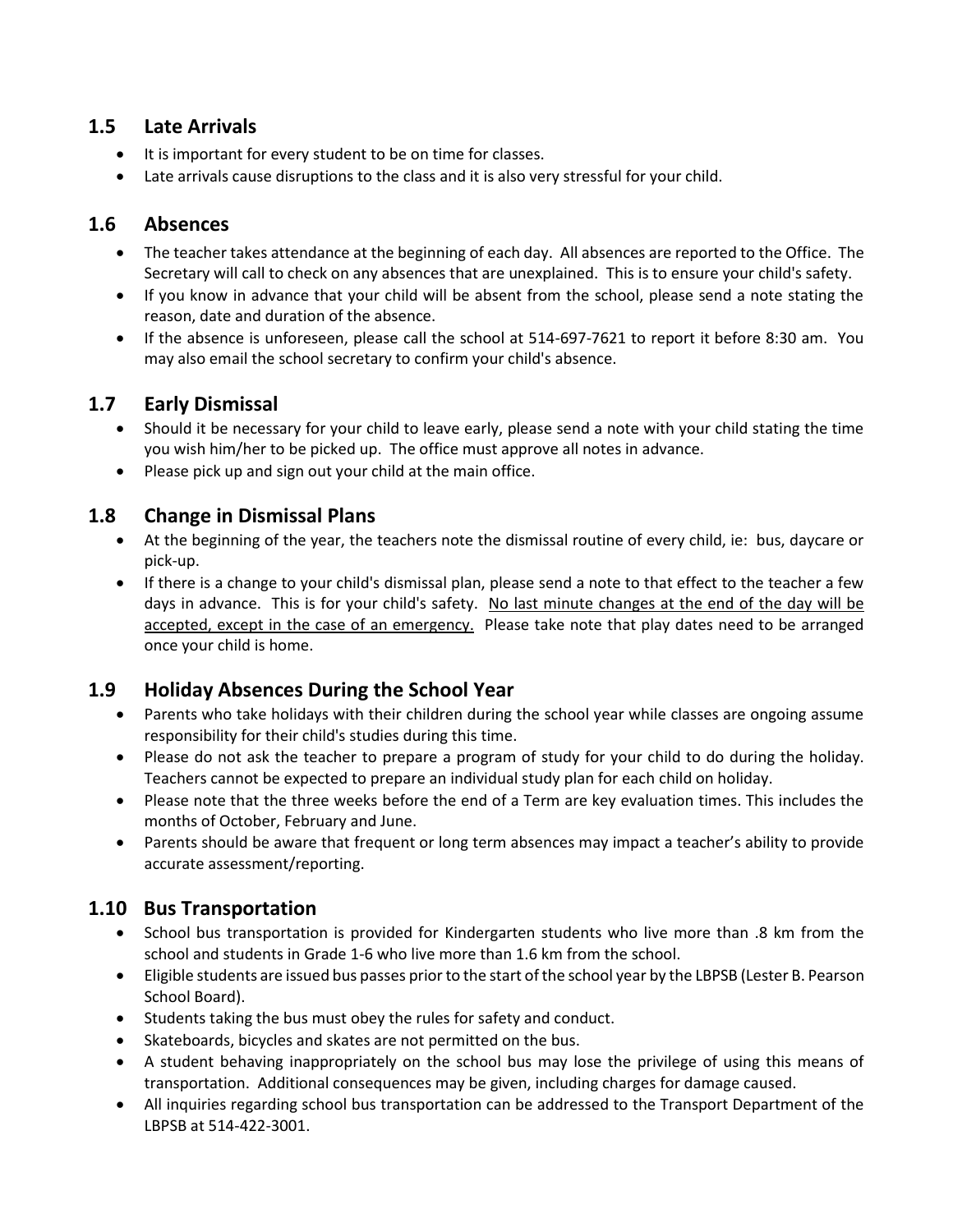### **Bus Changes**

- Please take note that there will be no bus changes.
- Your child must take the bus that he/she is assigned to.
- Only in extreme emergencies will a change be granted.

# **1.11 Parent Transportation**

### **Drop-Off**

#### **For parents who want to park their car and walk their child to the gate:**

- Please park your car and walk to the gate.
- Once parked, please do not exit the parking lot prior to 8:00 am. This means that there is some traffic coming into the lot, but none going out. The implication is that you are at the gate until the bell rings.
- The entrance to the parking lot is on Beaconsfield Blvd.
- The morning drop-off is a busy time. To ensure efficiency and the safety of your child, please respect the following directives:

## **Express Drop-off Lane**

#### **For parents who want to drop off their child and go:**

- As of 7:50 am, parents may drive into the church parking lot via Beaconsfield Blvd., turn left at the end of the lot, and drive into the staff parking lot.
- A staff member will be present to help your child(ren) out of the car.
- Once your child is out of the car, parents are to drive out of the staff parking lot and exit onto Portland Rd.

#### **For this to be successful, we need:**

- Parents to remain in the car. This is strictly a drop off for students. We need to keep things moving along.
- Students are to be ready to exit the car (school bag on lap, lunch box in hand, etc.)
- The bus area on the west side of the school is not to be used. This is reserved for the school buses.

### **Pick-Up**

- Parents who are picking up their children after school are asked to meet them at the gate entrance to the school yard in the church parking lot.
- Students are to wait in the school yard until their parent arrives. Parents must get out of the car and meet the child at the gate.
- For safety reasons, parents are asked to stand at the gate and not enter the school yard.
- Parents who are picking up their children from daycare should do so at the bus door once the buses have left. Parents are not permitted to enter the bus lane area until the buses have left.

### **Parking**

- Parents who are coming into the school for any length of time are asked to park in the first two rows of the church parking lot at the east entrance of the school yard, provided that there is no function taking place at the church.
- Please be advised that the entire lot belongs to the church.
- Please do not park in the staff parking lot north of the school yard.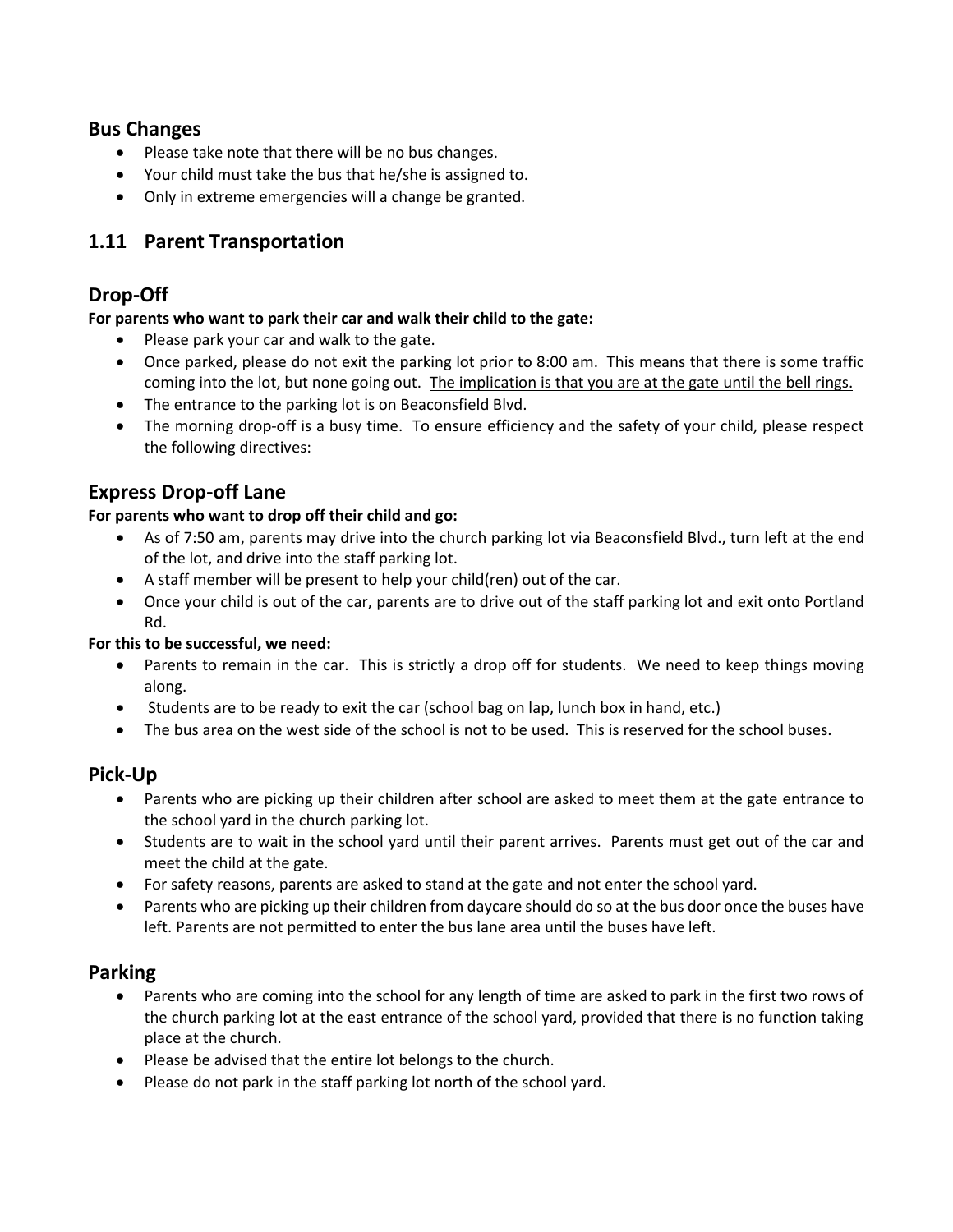# **1.12 Bicycles**

- Bicycle helmets are mandatory.
- Children who ride their bicycles to school are asked to leave them on the bicycle racks which are located **in the front of the school**. It is recommended that a bicycle lock be used.
- Students are not permitted to enter the staff parking lot via Portland as this exit serves as the exit route for parents who use the express drop off lane in the morning.
- It is understood that the school is in no way responsible for loss or damage to the bicycles.

# **1.13 Telephone Use**

- Permission and arrangements for visiting a friend's home must be organized in advance, at home.
- Please advise your children before sending them off to school if there is a change in their departure routine. Due to the number of students in the school, we are unable to relay messages unless it is an emergency.

## **1.14 Lost and Found**

- Please clearly identify all articles that your child brings to school. This includes clothing, shoes, boots, lunch boxes, school bags, snow pants, mittens, etc.
- Students are asked to leave toys and items of value at home.
- In the event that your child loses something, he/she may check the Lost and Found area which is located on the first floor near the gym.

# **1.15 Internet Use**

- It is important for students to learn how to become responsible digital citizens.
- At the beginning of the year, students and parents are asked to sign an Internet Agreement to follow safety guidelines.
- Students must demonstrate appropriate on-line conduct and manners at all times.
- The misuse of electronic resources to invade or threaten personal privacy or to disrupt the safe and secure learning environment will not be tolerated, and may result in the loss of privilege to use school devices or internet.

# **1.16 Textbooks/Workbooks**

- Textbooks/workbooks which are supplied by the school must be treated with care.
- Lost or damaged textbooks/workbooks must be paid for by the parents.

# **1.17 School Supplies and Consumable fees**

- Each student is expected to purchase his/her own school supplies. A list of items to be purchased is posted on the school website in June.
- Consumable fees are charged to parents at the beginning of the year to cover the cost of photocopies, the agenda book and workbooks.

# **1.18 Notification of Changes**

- Parents are requested to keep the school informed of changes at home that may affect your child at school. This includes:
	- o Change of address
	- o Change of phone number
	- o Change of school
	- o Change of medication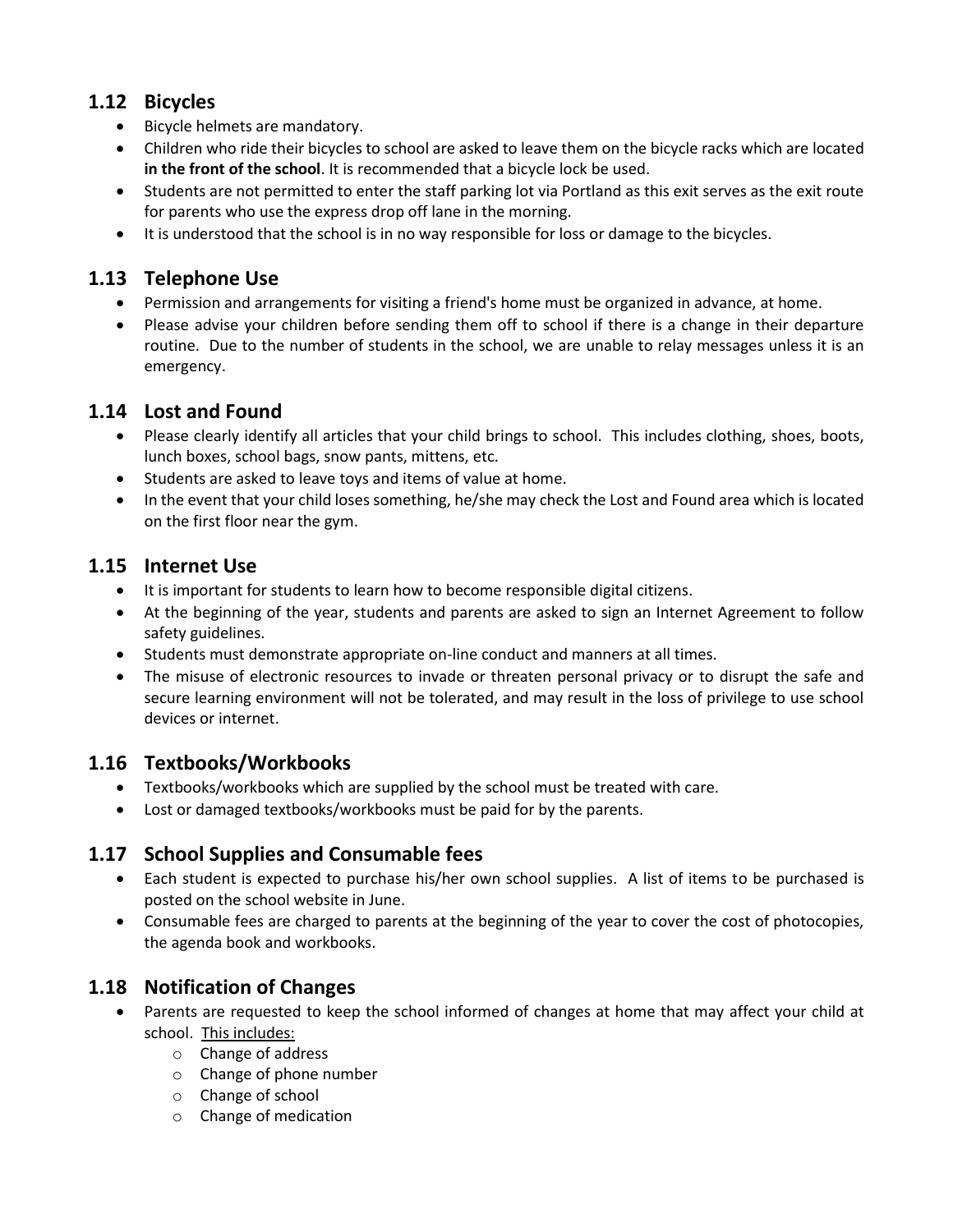- o Change of home structure
- $\circ$  Temporary change of home (ie: parents are away for a period of time and children are staying with relatives).

# **2. SCHOOL PROGRAMS**

### **2.1 Français Plus**

With the Français Plus program, children are immersed in French in the early years. Gradually, more English is introduced into the program.

- In Kindergarten, 92% of the instruction is in the French language.
- In Cycle 1 (Grades 1 and 2), 82% of the instruction is in the French language.
	- o French Language Arts, Mathematics, Science, Social Studies, Ethics and Religious Culture and Art are taught in French.
	- $\circ$  English Language Arts, Physical Education and Music are taught in English. This represents 18% of the time.
- In Cycle 2 (Grades 3 and 4), 82% of the instruction is in the French language.
	- o French Language Arts, Mathematics, Science, Social Studies, Ethics and Religious Culture and Art are taught in French.
	- o English Language Arts, Physical Education and Music are taught in English. This represents 18% of the time.
- In Cycle 3 (Grades 5 and 6) 47% of the instruction is in the French language and 53% of the instruction is in the English language.

# **2.2 Physical Education**

The main goal of the Physical Education program is to encourage students to develop and improve their physical, mental, social and emotional well being through physical activities. It should not, however, be the sole physical activity for any student.

- Students in Kindergarten receive 60 minutes of physical education every week.
- All other students receive 120 minutes of physical education every week. The study of nutrition will also be incorporated into the program.
- If for some reason your child cannot participate, a note stating the reason is necessary. If your child must be exempt for several consecutive classes, a note from your child's physician is required.
- Students are required to wear shorts or jogging pants, T-shirts, and socks in the dress code colours. Running shoes for gym are obligatory.
- It is important to wear running shoes that are reserved for indoor us. Running shoes worn outside accumulate dirt, become worn and do not provide the required traction and support needed.
- Pants with buckles, zippers, etc. pose safety hazard in the gym, and are, thus inappropriate gym wear.
- Students with long hair are requested to tie it back for gym. Jewelry is not to be worn on gym days.
- Please note the gym day(s) of your child and ensure that the appropriate clothing is worn on those days.

### **2.3 Library**

- Our school library presents a fine collection of both English and French books and access to technology.
- It is coordinated by a Library Technician who is supported by dedicated parent volunteers.
- Each class visits the library at regularly scheduled times.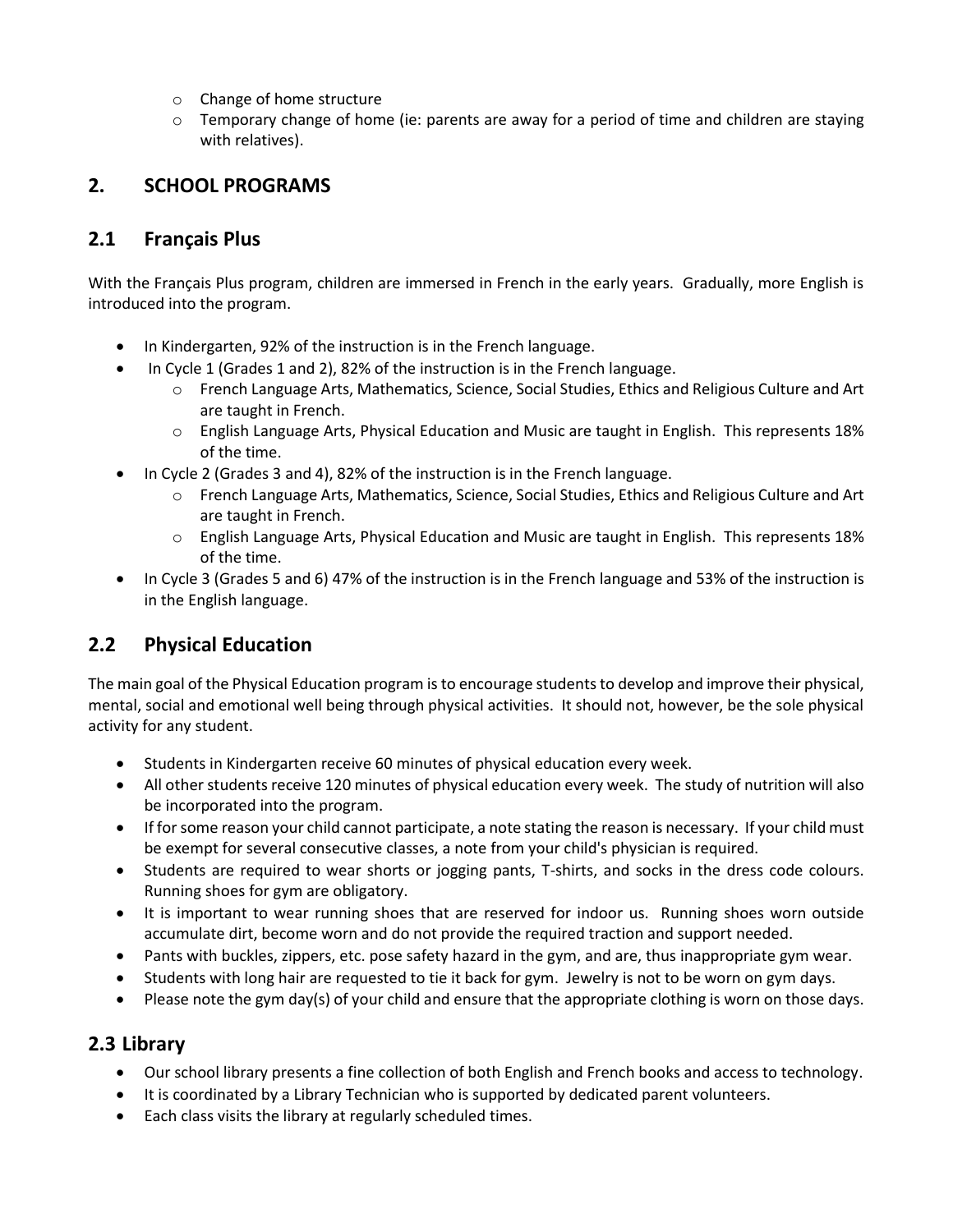- Students may borrow up to 2 books per visit, one English and one French.
- Books are to be returned the following week. Please note the library day of your child and ensue that the books are returned on time.
- Students who have not returned the books are not allowed to take out another book until the book is returned.
- Lost books are charged to the parent of the child who lost the book. If the book is found in the current school year, the parent is reimbursed.
- Should a parent not acknowledge a payment letter, all library privileges will be denied (student will not be able to borrow books from the library) for the duration of the student's enrolment at St. Edmund.

### **2.4 Special Services**

Students and their parents, in certain cases, have the following special services available to them should the need arise.

#### **Resource Team**

• The Principal, resource teacher, speech therapist, special education technician, school psychologist and teachers meet regularly to plan for children who require additional support, or who are falling behind in their progress at school. Special services personnel and integration aides may also attend these meetings.

#### **IEP Meetings**

• Parents, teachers, principal, special education technician, psychologist and resource teacher meet to create an IEP (Individual Education Plan) for students that require additional support in various areas.

#### **Integration Aides**

• The LBPSB provides in-class and/or in-school assistance on a limited "as needed" basis for students with the required coding who need additional support.

#### **Speech Therapy**

• A speech therapist visits the school periodically to assess students with speech development problems and provide guidelines for home and school use.

#### **Occupational Therapy**

• The LBPSB provides occupational therapy assessment on an "as needed" basis.

#### **Child Psychologist**

• A LBPSB school psychologist is available to the School Resource Team one day a week.

#### **Social Worker**

• With an affiliation with our local CIUSSS, a social worker is accessible to our school community on an "as needed" basis.

#### **School Nurse**

- A health nurse from the CIUSSS is assigned to our school.
- The school nurse monitors the health records of the students and organizes the inoculations for Grade 4 students.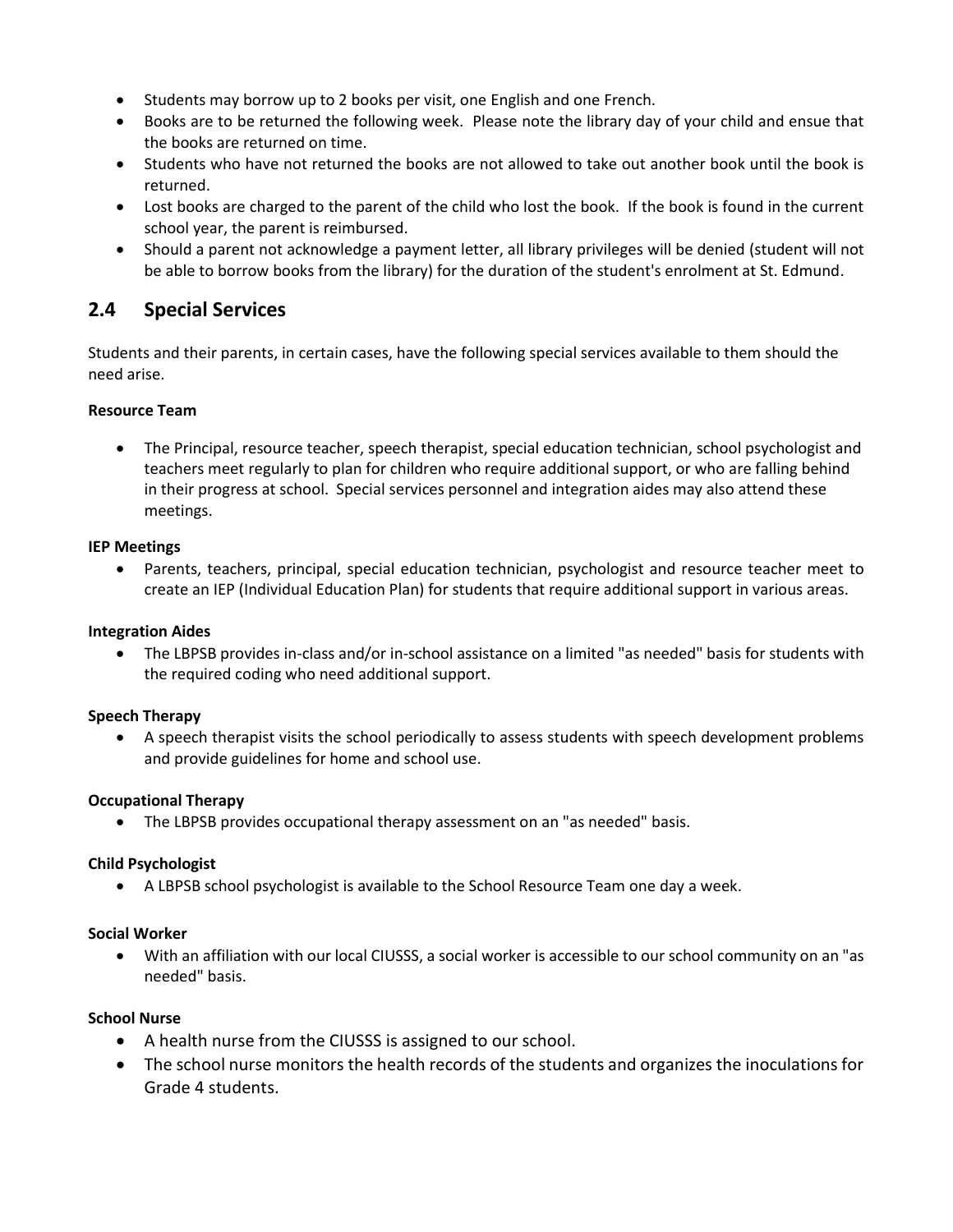- The school nurse also periodically conducts information sessions on nutrition, cleanliness and hygiene. In addition, the school nurse provides sex education classes for Grades 5 and 6 students.
- Additional nursing services can be arranged with the CIUSSS as the need arises.

# **2.5 School Field Trips**

- During the year, educational visits or field trips outside the school are planned by the teachers.
- Information about the purpose of the trip and pertinent details including cost will be sent home.
- The Parental Permission Form must be signed and returned to the school within the timeframe set by the teacher. No student will be permitted to go on a field trip without the parent's written permission.

# **3 SCHOOL POLICIES**

### **3.1 Student Code of Conduct**

Students are expected to adhere to a particular code of conduct to ensure the physical and emotional wellbeing of all students and a positive, safe learning environment. The code of conduct for each student at St. Edmund is as follows:

#### **Me**

#### **I look after myself.**

- I dress in the school dress code colors: navy blue, red and white. This includes **sweaters & hoodies.**
- I am neat, i.e. I comb my hair, brush my teeth, etc.
- I eat properly. I do not bring soft drinks, candy, chips or gum to school except for special parties.
- I let other people know if I feel sick.
- I take off my hat when I enter the building.
- I acknowledge that cell phones are not permitted at St. Edmund.

#### **I am independent.**

- I do my work without distracting others or letting them distract me.
- I start my work without someone telling me.
- I keep myself busy even when I finish my work.
- I control myself in difficult situations.
- I accept responsibility and the consequences for my actions.
- I persevere when faced with a problem.
- I come to school on time
- I line up and enter the building in the morning and at recess when the bell rings.
- I remind my parents to call the school to report if I will be absent, or late.

#### **Myself and Others**

#### **I live in harmony with others.**

• I help, I encourage and I respect others.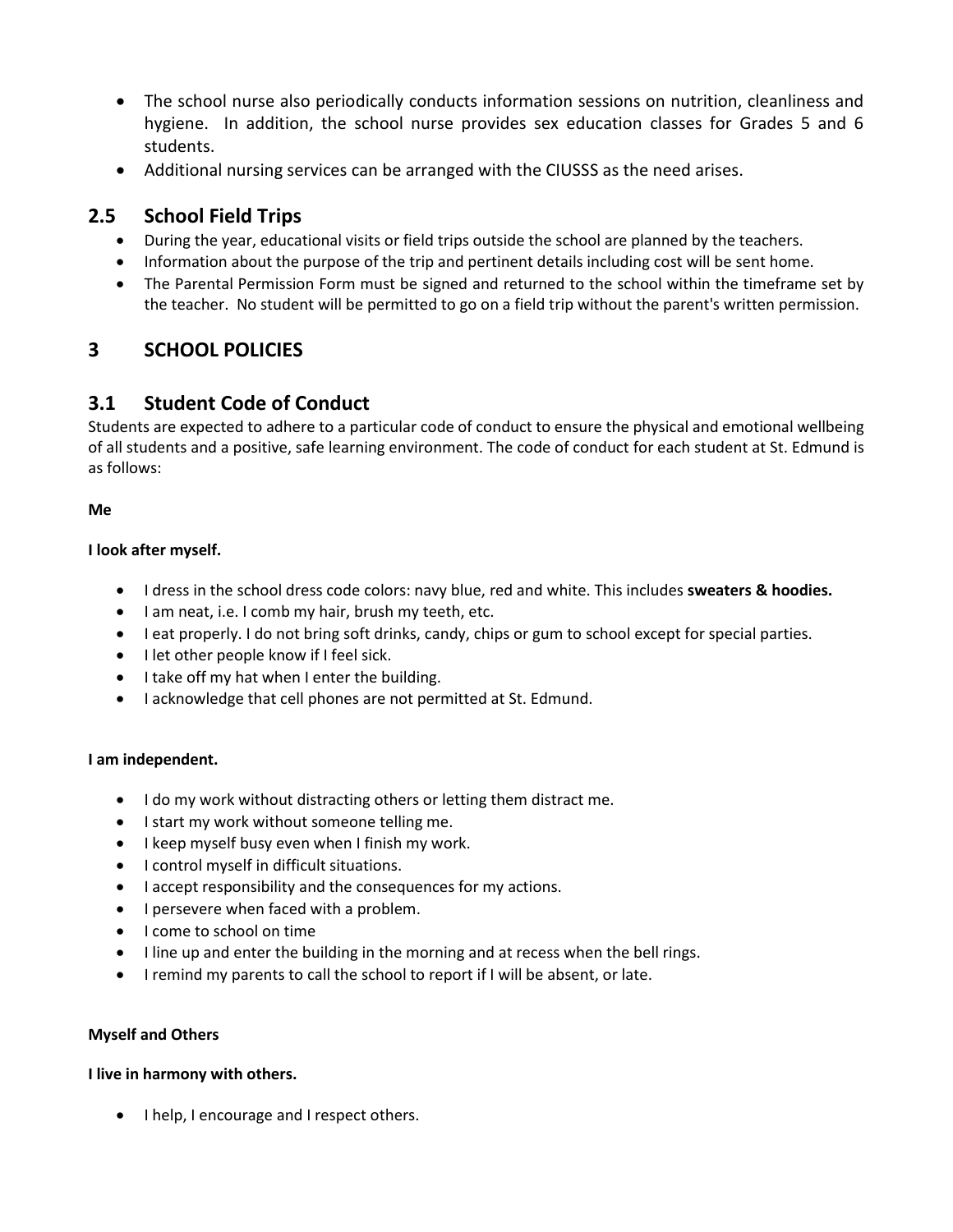- I accept help and encouragement from others.
- I am a positive influence on others.
- I accept differences in people.
- I respect others.
- I accept advice and constructive criticism.
- I do not show arrogance when friends or adults at school intervene for my well being.
- I do not use bad language or rude gestures.

#### **In Class**

#### **I have a positive attitude in class.**

- I listen during explanations.
- I participate actively in all activities.
- I work hard without wasting time.
- I have my materials ready, i.e. copybooks, pencils, etc.
- I keep quiet when the teacher asks the class to keep quiet.

#### **I have positive attitudes towards learning.**

- I do my work in a clean and orderly fashion.
- I keep my copybooks and papers in good condition. I replace them as needed.
- I always do my homework unless I have a valid excuse in a note from my parents.
- I always bring messages home from school and bring messages from home to school.
- I get my work signed when my teacher asks me.

#### **In the School Yard**

#### **I play safely and I respect the rules.**

- When the bell rings, I line up quietly.
- I do not push others or throw things.
- I respect the time allotted for play.
- I stay inside the school yard and avoid playing near the fence gates.
- During recess, I do not go into the building without permission.
- I invite others to play.
- I show good sportsmanship and respect my opponents. I encourage cooperative play.
- I do not hit others during play.
- I do not leave the school yard to get a ball without permission from the adult on duty. I do not talk to people on the street, asking them to run after my ball.
- I respect the rights and privacy of our neighbors and community members.
- In the winter, I do not climb snow banks or slide on icy patches. I do not pile up on the ground or remove other student's hats. I do not throw snowballs or chunks of ice.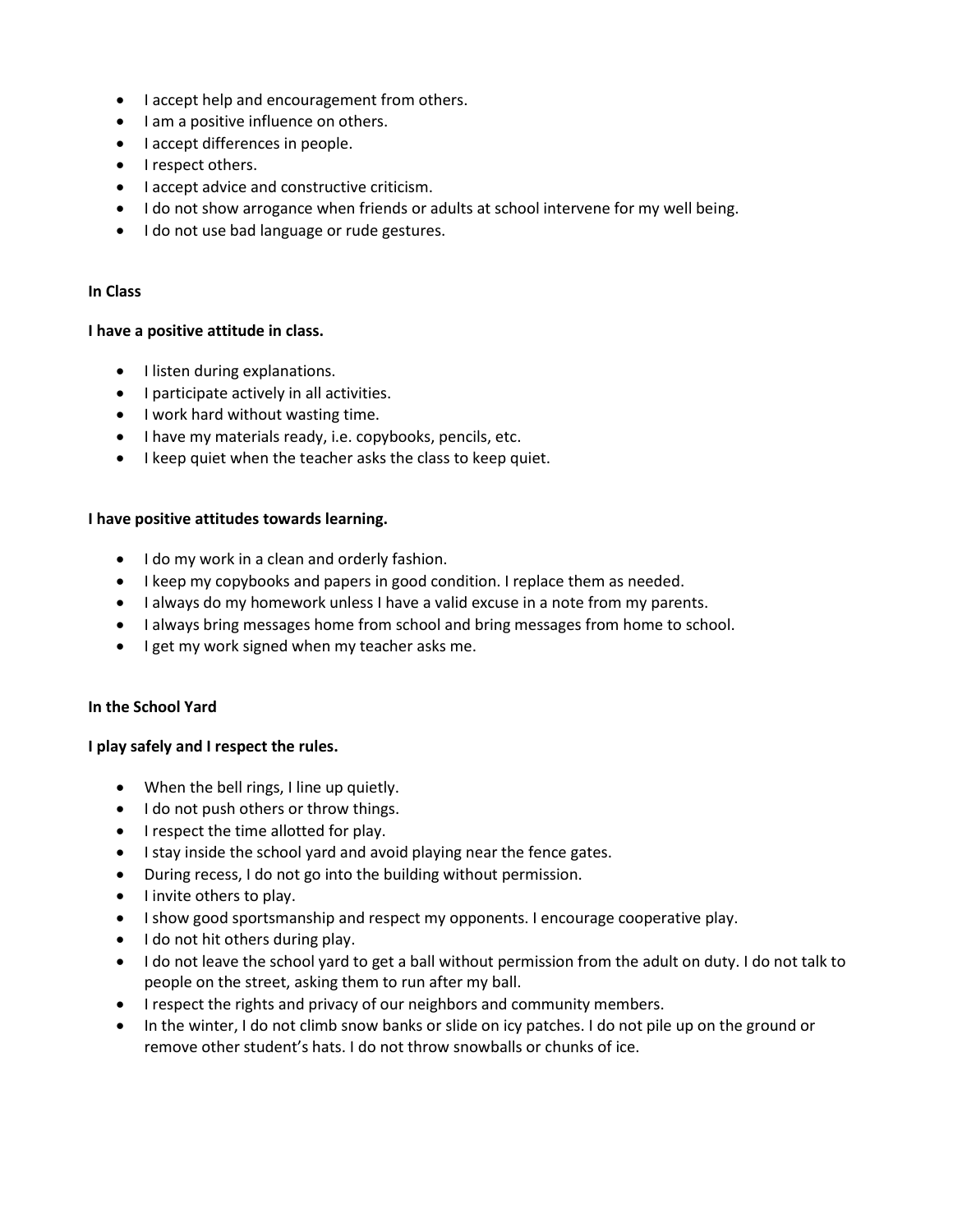#### **In School (Corridors, Class, Stairs)**

#### **I stay calm.**

- I walk in school.
- I am patient and polite.
- I do not do in school what I am not allowed to do at home.

#### **Lateness**

- **I come to school on time every day.**
- When I am late I enter through the front door and report to the office.

#### **Our Surroundings**

#### **I keep my surroundings clean and orderly.**

- I take care of desks, books, staplers and any school supplies that are on loan to me by the school.
- I use garbage cans.
- I do not write on chairs, desks or walls.
- I do not play water games in the washroom or anywhere at school.
- I keep my cubby and my desk clean.
- I cover all my school books and use a school bag.
- I put my shoes on the bench at the end of day.

#### **On the School Bus**

#### **I am concerned with safety and order.**

- I stay seated.
- I do not eat.
- I stay calm and I speak in a low voice.
- I do not tease, push or hit.
- I do not put my hand or head out of the window.
- I do not throw objects.

### **3.2 Discipline Policy**

Consequences for bullying, or other inappropriate behavior will vary depending on the severity and frequency of infractions and include the following:

- Verbal reminder
- Reflection worksheet
- Student removed from a situation
- Recess or lunch hour detention
- Child phones home and explains
- Community service/service project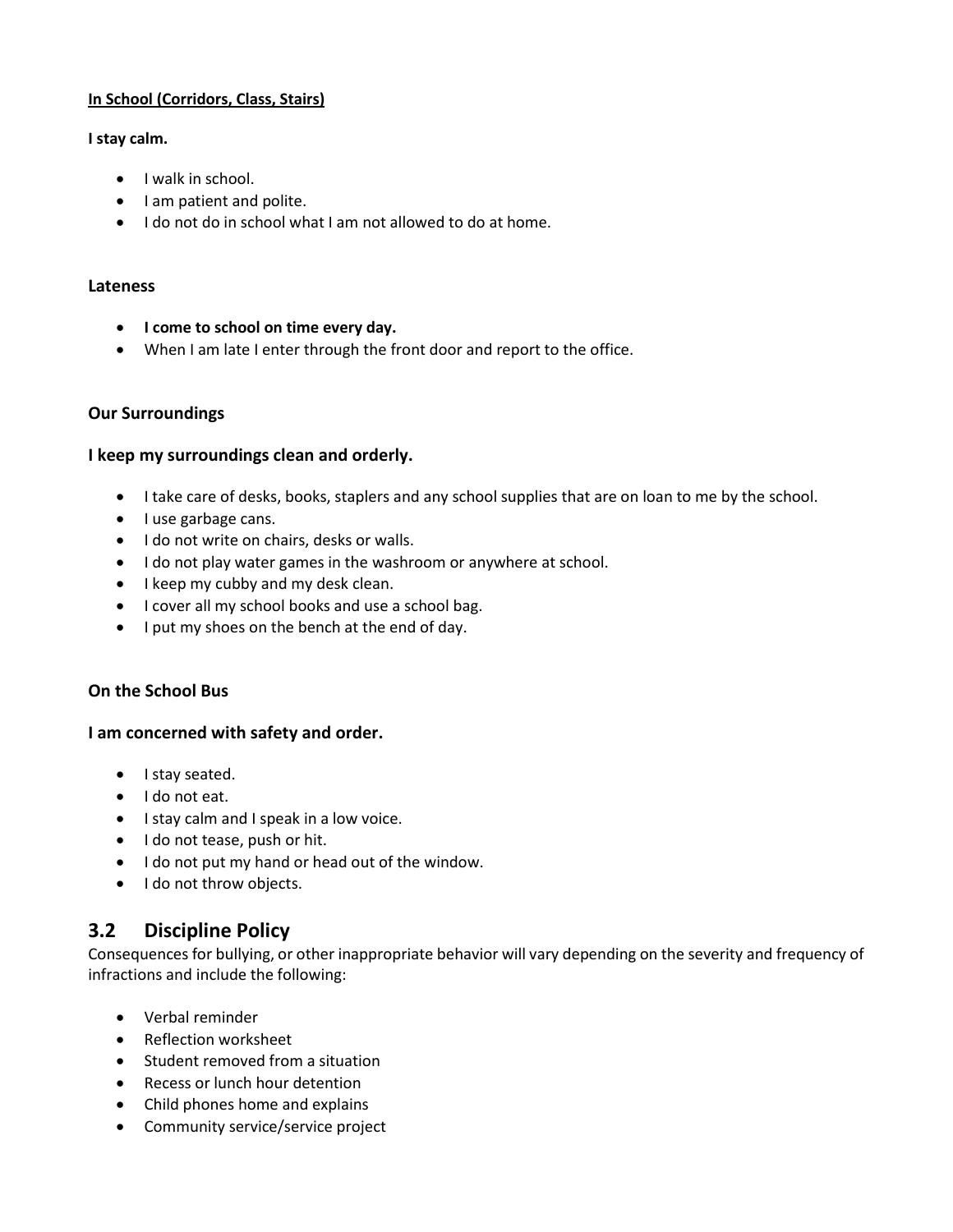- Note in the agenda
- Call to parents
- Administrative involvement
- Time with the Resource Department
- Time with the Special Education Technician
- Loss of privileges including field trips
- Socio-community officer intervention
- In school suspension
- Out of school suspension
- Documentation in File
- Involvement of the police
- Home study
- Referral for outside services or programs

## **3.3 Cell Phone and Smart Watch Policy**

- Cell phones are not permitted in school.
- Smart watches that can take pictures and record video are not permitted in school.

### **3.4 Photo/Video Recording Policy**

• It is not permitted to take, share or post videos and/or pictures without the consent of parents.

### **3.5 Parent Concerns**

- A parent who has a concern about something that happened in class, on the bus, in the school yard or at Daycare is requested to first contact the teacher or Daycare Supervisor concerned and try to resolve the problem.
- If the parent is not satisfied, he or she should then contact the Principal.

### **3.6 Homework Policy**

- Homework is given as part of the learning process. It is used to reinforce the work done in class as well as to practice new skills.
- As a general guideline, students are expected to allocate homework time nightly as follows:
	- o Grades 1 & 2: 30 minutes
	- o Grade 3: 40 minutes, including the English reading assignment.
	- o Grades 4 & 5: 60 minutes
	- o Grade 6: 90 minutes
	- $\circ$  The French reading assignment is included in the time allotment at all levels.
- If your child is unable to complete the assigned work within this time period, please contact the teacher so that the situation can be remedied.
- A student learns to read by reading his/her guided choice of children's literature.
	- o This requires daily practice at home for at least 15 minutes per day.
	- o Helping a student to form this reading habit requires support from home.
	- $\circ$  Studies have shown that reading to or with a student of any age significantly benefits the student's reading development.
- In addition, every student should become an active member of a public library. This will enable everyone to have an equal opportunity when faced with school expectations.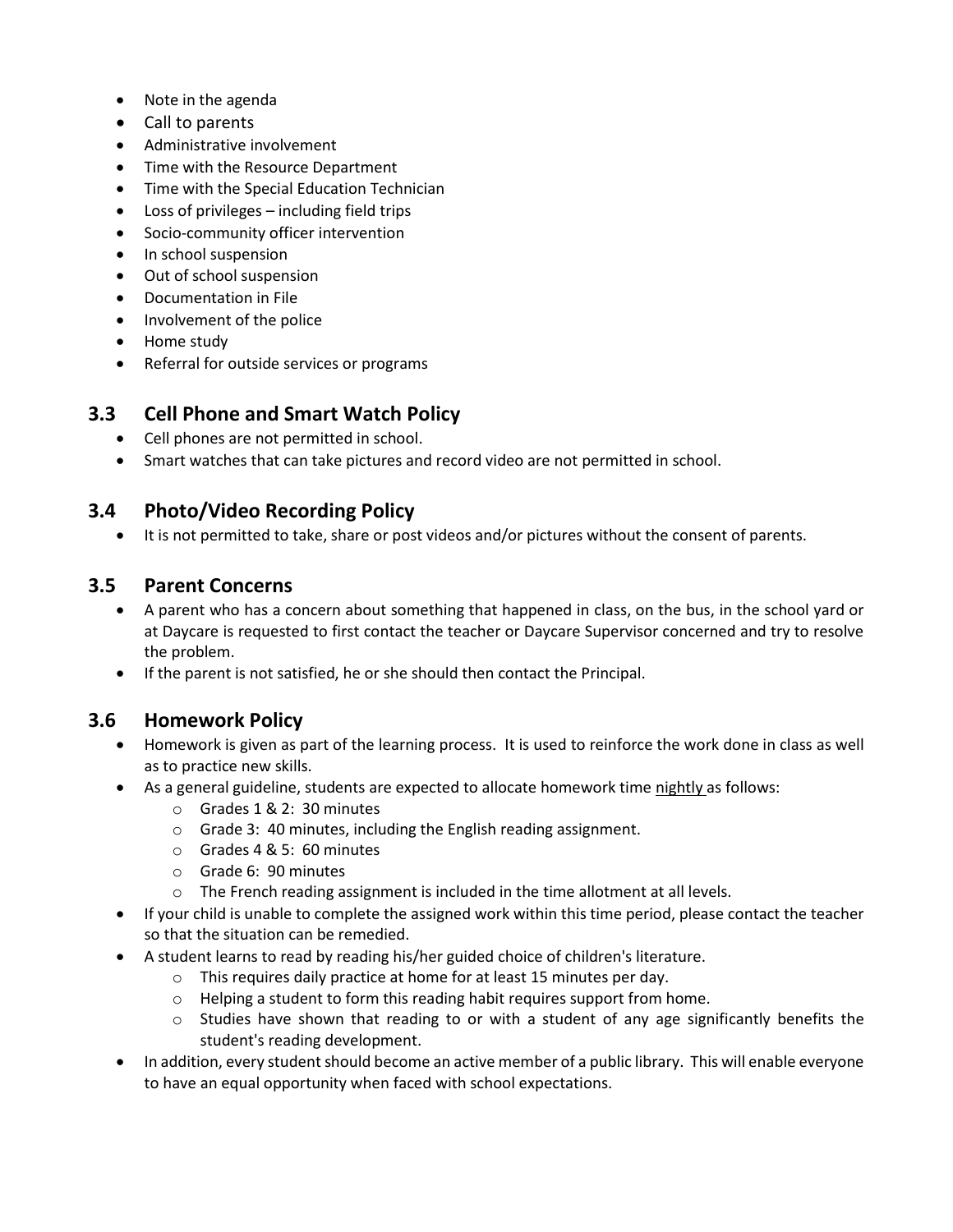## **3.7 Dress Code**

- St. Edmund School has an attractive and distinctive dress code for all students.
- The dress code colours are bright and fun and represent virtues that are promoted at the school:
	- o Navy Blue = Knowledge
		- $\circ$  Red = Leadership
		- $\circ$  White = Peace
- Colour accents and patterns are acceptable as long as they conform to the school colours.
- In terms of colour:
	- o Navy Blue does not include pale blue, royal blue, teal, purple, etc.
	- o Red does not include maroon, pink, etc.
- The dress code applies to sweaters, vests and other accessories.
- For Physical Education, students are expected to adhere to the same dress code.
- In warmer weather, students may wear walking shorts. However, tank tops, halter tops, exposed midriffs, short shorts, etc. are not part of the dress code and therefore, are not acceptable.
- If leggings are worn as pants, students are expected to wear a long top.
- Navy blue jeans are permitted (except on Physical Education days).

### **School Shoes**

- Although school shoes are not part of the dress code, students are requested to observe the following guidelines: Students require 2 pairs of shoes: an outdoor pair and an indoor pair. This is for health and safety reasons and to keep the school clean.
- The indoor pair is to be used for gym as well.
- The outdoor pair is replaced by boots in the winter.
- Students are encouraged to wear sturdy shoes such as running shoes for school. Dress shoes, high heels, open-toed shoes, flip flops and sandals are more hazardous on the stairs and in the school yard and wet floors and are, therefore, not appropriate for school.

# **3.8 Nut-Smart Environment**

- In an effort to provide a safe environment for all students, St. Edmund School aims to provide a nut-free environment. This means that children are not permitted to bring in peanuts, or any other nuts as part of their snacks/lunches.
- Anaphylaxis is a severe allergic reaction that can lead to rapid death if untreated. Currently, several classes include a student with allergies that could cause anaphylaxis.
- Classrooms, school buses and school equipment such as computers, gym equipment and library books are shared by children of all grades.
- If an allergic child contacts an item contaminated by even a minute amount of peanut butter or nuts, the potential for a serious or possibly fatal allergic reaction exists.
- The only way to provide a safe environment for the increasing number of nut-allergic students is to prevent the allergen from entering the school.
- We therefore ask that you do not send your child to school with peanut butter or any other nut product at any time. This includes products such as Nutella, etc.
- We also request that any student who eats peanut butter for breakfast or at home for lunch, washes his/her hands and face before coming to school.
- Additionally, please instruct your child to not share food and snacks with friends, as the ingredients of an allergic student's food must always be checked and approved.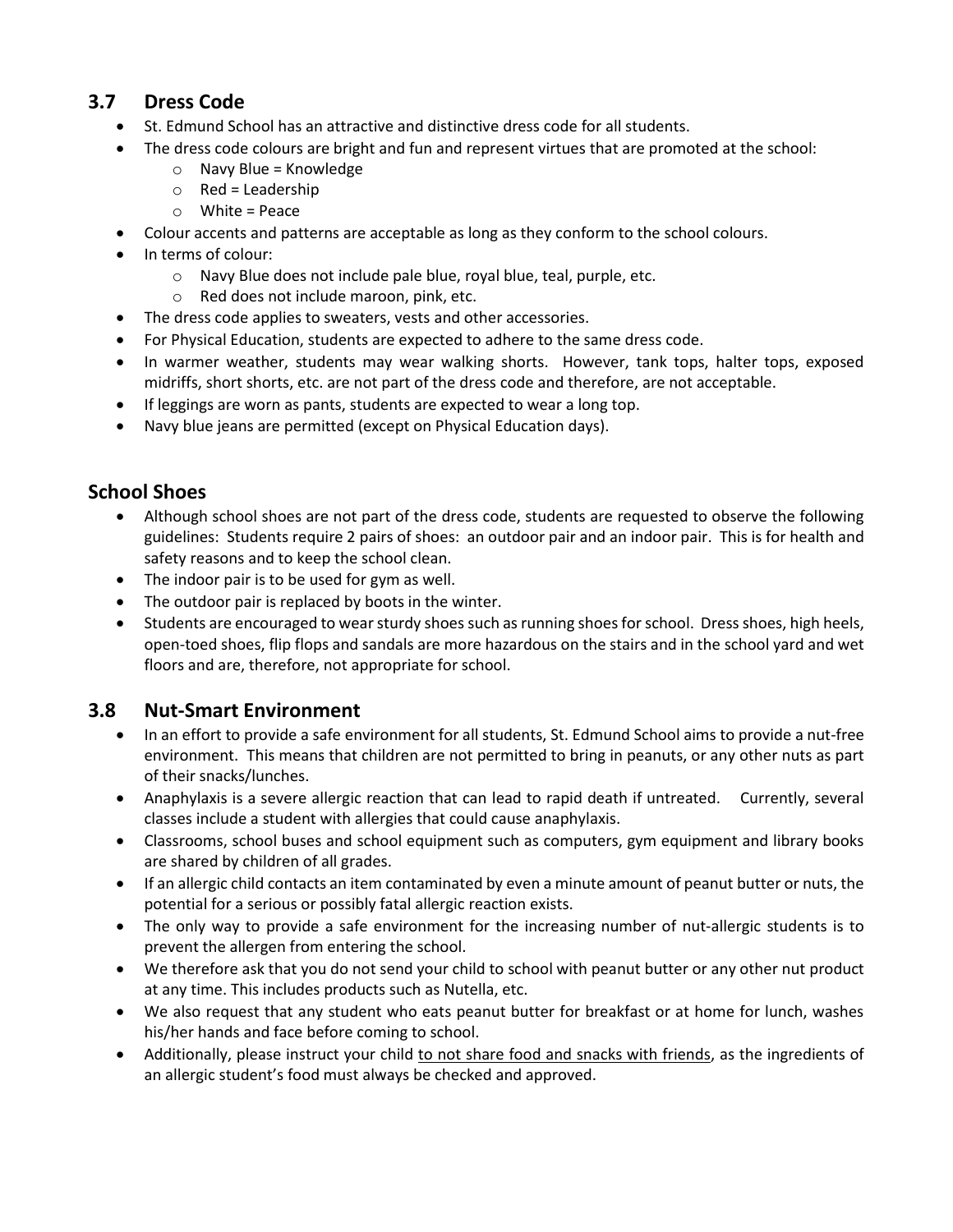# **3.9 Classroom Treats/Snacks**

- Please ensure that your child's snack is nutritious. We actively encourage the development of good nutritional habits and prefer to see fruit, vegetables, etc. as snacks. We want to foster a high level of consciousness towards health and wellness. Balanced and nutritious eating habits have been proven to help promote learning and increase concentration.
- In the spirit of healthy living (and in an effort to create the safest possible environment for all students, including those suffering from allergies), students are not permitted to bring in treats for birthdays and other events that arise during the school year unless otherwise specified by the teacher. Any treats sent into school will be sent home at the end of the day.

# **3.10 Bullying**

- Bullying or cyberbullying of any kind is not tolerated. This includes physical, verbal and mental harassment.
- Please talk to your child. Encourage your child to talk about what happens at school. If there are any social problems, parents are asked to advise the teacher.
- Please refer to the St. Edmund Anti-Bullying Anti-Violence Plan (ABAV) located on the school website for policy information.

# **4 STUDENT ASSESSMENT**

### **4.1 Report Cards**

- As per the Ministry of Education (MEES), there are 3 formal reporting periods (terms) during the year.
- There are 3 formal reports and one interim report.
- The formal reports are issued in November, March and June.
- The interim report will be issued in October.

### **4.2 Parent-Teacher Meetings**

- There are 2 formally scheduled meetings with parents:
- Curriculum Evening is held in September whereby parents can meet the teacher as a group. The teacher outlines the curriculum and expectations for the year.
- One-on-one parent-teacher interviews are scheduled in November.
- A second parent interview session will be scheduled in March by teacher request only.
- Parents do not need to wait until the report card is used to discuss their child's progress. Parents are free to contact the teacher to discuss their child's progress at any time.

# **5 SERVICES**

### **5.1 Daycare**

- To meet the needs of today's busy family schedules, an optional daycare program is offered at the school.
- The daycare operates from 7:00 am to 7:50am and from 2:30 pm to 6:00 pm on regular school days.
- PED day hours are normally from 7:00am-6:00pm. Due to due ongoing pandemic restrictions, the PED day hours will be reduced to 8:00am-4:00pm.
- The program provides an opportunity for children to interact with their peers through sports, creative activities and free play while learning respect and consideration for others.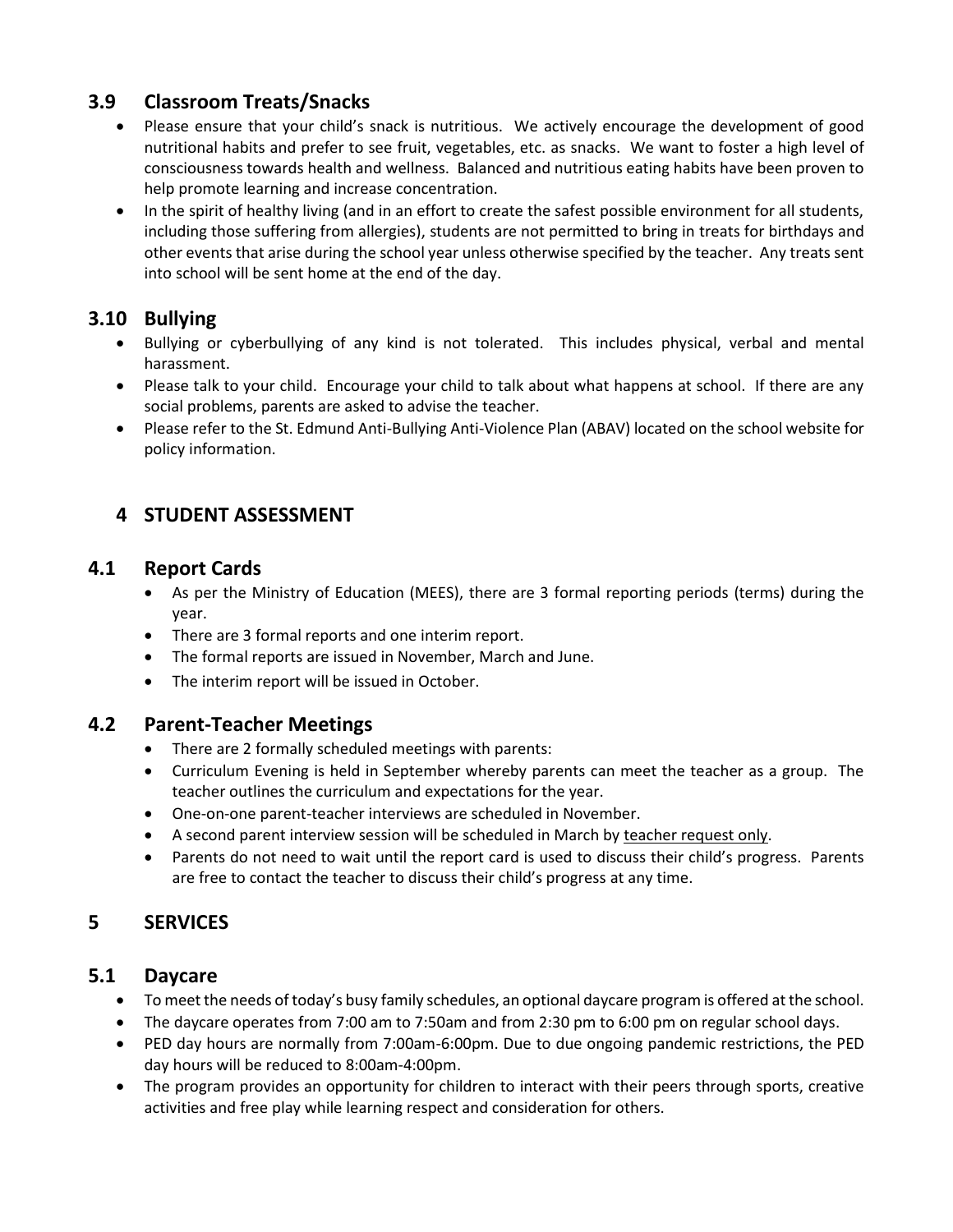- Homework periods give students the opportunity to do their homework. Educators guide the students through the homework process, however, they are not tutors.
- A set period of time of approximately 30 minutes is allocated to homework, which is done in a quiet atmosphere that promotes concentration.
- Registration is held in May via Fusion for the following year.
- The fee schedule is based on the regulations set by the government.
- Please contact the Daycare at 514-780-8972 for further information.

## **5.2 Lunch Program**

- Since the school catchment zone covers a large territory, many students stay at school for lunch, which is from 11:20 am to 12:30 pm.
- Students enrolled in the lunch program eat at their desks in their classrooms and are supervised by the Daycare Staff and Lunchtime Monitors.
- There are no facilities to heat food, therefore, soup or hot drinks must be brought in a thermos container.
- After the eating period, children participate in free play, games or planned activities. Approximately half the lunch period is for outdoor play.
- Registration for Lunch Program is held in May on Fusion.
- The fee schedule is set to cover the costs of the program.
- Please contact the Daycare at 514-780-8972 for further information.

## **5.3 Extra-Curricular Activities**

- A variety of supervised, extra-curricular activities at lunch may be available for students in grades K to 6 for a fee.
- Registration for these activities is carried out prior to each session.

# **6 SCHOOL SAFETY**

### **6.1 Security System**

- Various measures have been adopted to ensure your child's security in the school.
- Doors are locked at all times. Anyone entering the school must report to the office during school hours.
- After 2:30 pm, all parents must report to the Daycare entrance for appointments, inquiries and pick-up of children.
- After 2:30 pm, parents and/or students will not be permitted to pick up forgotten items in the classrooms or cubby areas.
- The school yard is out of bounds to unauthorized persons, including parents, during school hours.
- Students have been advised not to open doors for anyone including the Principal and teachers. This also includes their parents and friends.
- The security system relies on the cooperation and collaboration of all parents and students. For example, if a door is open that should normally be closed, parents are expected to close the door and advise the office.

### **6.2 Visitors**

- Visitors/parents and volunteers must enter through the front door and report to the office where they will be received and assisted.
- Visitors and volunteers are asked to sign the Visitor/Volunteer Registration sheet.
- A visitor's badge will then be issued. Children have been advised to notify the teacher if an adult is on the premises without a badge.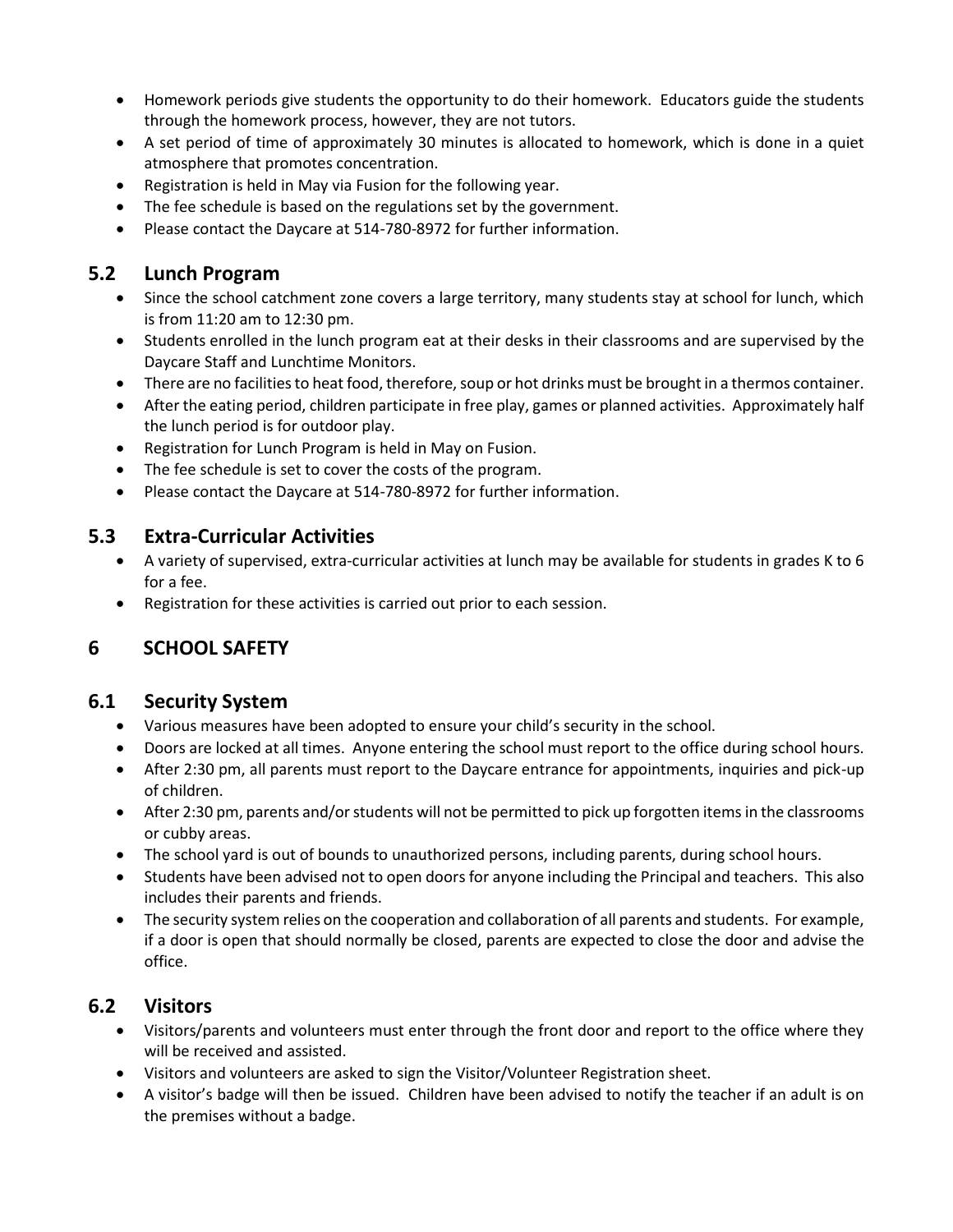- The office will then notify the teacher of the visitor's/parent's arrival. Visitors/parents are not to go to the class unless invited by the teacher.
- Parents are requested to not disturb the class during teaching time.
- Please make appointments with the teacher by sending a note to the teacher. The teacher will respond in writing, by email or by telephone.
- Parents who come to pick up their child for an early dismissal must wait at the office.
- Parents who regularly help out in the library are asked to follow the same procedures listed above. If your group is late, please ask the office to page the teacher.

## **6.3 Emergency Preparedness**

- Fire drills are conducted 6 times a year. There will be 1 lockdown drill.
- When the fire alarm bell rings, students must:
	- o Use the proper exit found on the school plan posted in each classroom,
	- o Leave the school in silence and in an orderly fashion
	- $\circ$  Immediately proceed with their class to the soccer field where they are to remain with their teacher.
	- o Return to class when instructed by their teacher.
- As part of the school's emergency preparedness plan, extensive plans for a variety of different scenarios exist and may be used in the event of an emergency.
- Families are encouraged to have their own fire drills at home.
- In the event of an emergency, the first priority of the school is the safety of students and staff. Parents are asked to refrain from trying to enter the building or pick children up until an emergency situation is under control. Communication with the parents and the St. Edmund community by the administration will be prioritized once all students and staff are safe.

### **6.4 School Cancellation**

• In the event that classes or buses are cancelled due to the weather, a message will be sent out using our emergency response messaging system (ERMS).

### **6.5 Emergency School Closure**

- During the year there is always a possibility that a snowstorm, heating or power failure, etc. may force the closure of the school during the day.
- An email will advise parents of the Emergency School Closure.
- All students will remain at school (or, if necessary, the emergency shelter) until the parent or designated person picks up the children.

# **7 STUDENT HEALTH**

# **7.1 Sick Child**

- If a student is ill before coming school to school, parents are asked to keep the student at home.
- Students with fevers must stay home.
- If a student becomes ill or injured at school, parents will be advised as soon as possible and may be required to pick up their child from school.

### **7.2 Medication Procedure**

• Written permission from the parents is required in order for any prescribed medication to be administered.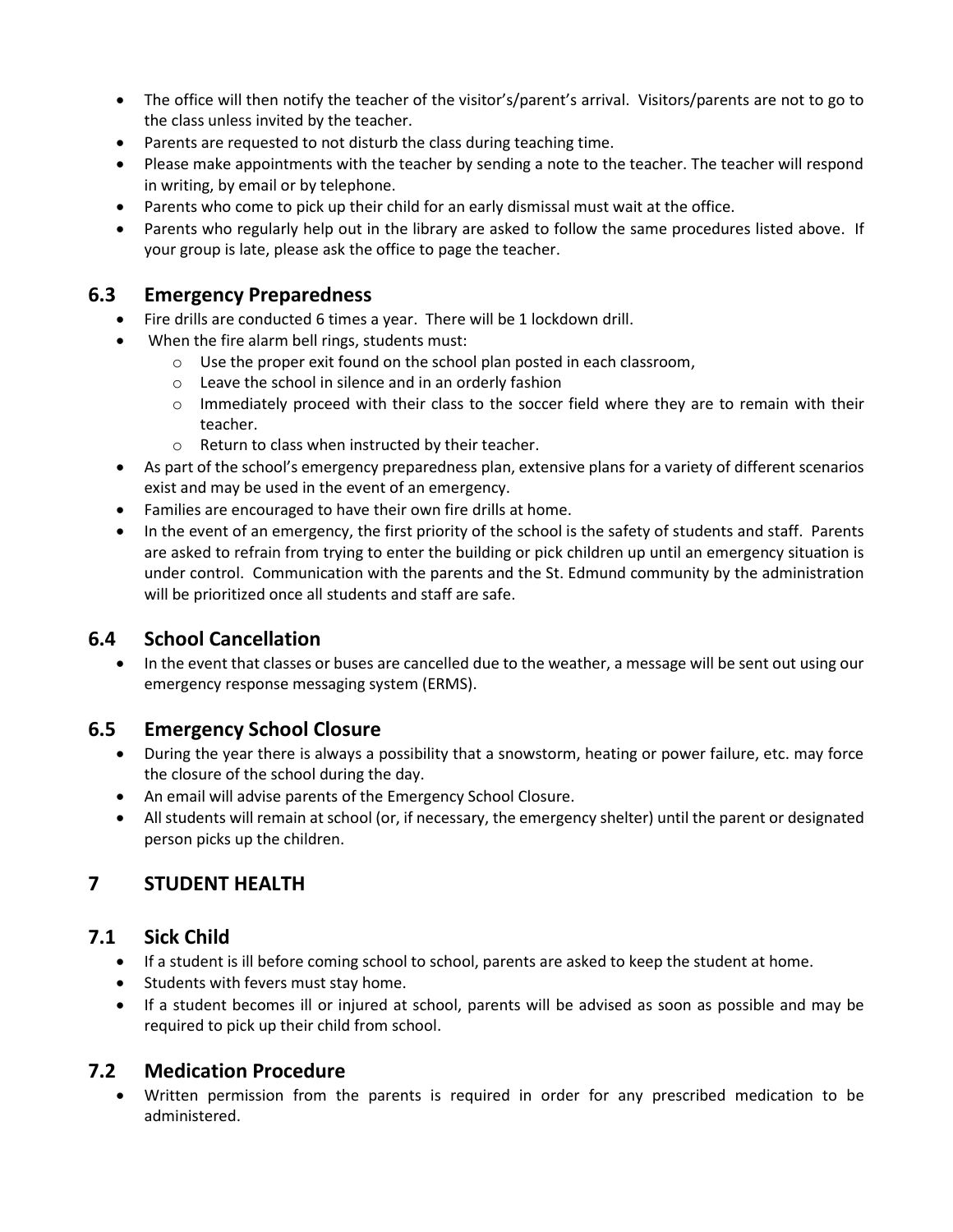- Two LBPSB forms must be completed and signed whenever medication is to be administered. They are:
	- o Request and Authorization for the Distribution of Medication at School
	- o Release of Liability for Distribution of Medication

### **7.3 Emergency Ambulance Service**

- In rare circumstances, the school may be required to call an ambulance to take an injured student to the hospital.
- Parents will be notified when an ambulance has been called.
- If the parents cannot be reached, the decision to send the student to the hospital will be made by the school.
- Parents must take over the care of their child as soon as possible and are responsible for all ambulance or medical fees resulting from an accident.

### **7.4 Communicable Diseases**

- The school nurse will contact the parents of the new kindergarten students to furnish immunization records for their children for: diphtheria, whooping cough, polio, measles, German measles and mumps.
- Parents who, for whatever reason, refuse to have their children immunized, will be obliged to provide the school with a written statement to this fact.
- Should a student become ill with any of the above-mentioned diseases, or with other non-preventable communicable diseases such as Scarlet fever, chicken pox, impetigo, fifth disease, or pediculosis (head lice), parents are required to inform the school.
- If the school suspects that a student has a communicable disease, the parent will be informed and asked to come and take the student home.

### **7.5 Immunizations**

- The school cooperates with the CIUSSS in the administration of vaccinations. Generally, the Hepatitis B and HPV vaccination is administered in Grade 4.
- A consent form is sent home and students whose parents have signed the form receive the immunization at school.

# **8 PARENT VOLUNTEERS**

### **8.1 Governing Board**

- The election of a Governing Board in every educational institution is one of the requirements stemming from the amendments made to the Education Act by Bill 180.
- The Governing Board at St. Edmund School consists of 16 members comprising of:
	- o 8 parents
	- o 8 staff (to include at least 2 teachers)
	- o 1 member of the Daycare staff
	- o 2 community representatives (non-voting)
- The Principal takes part in the meetings but is not entitled to vote.
- Commissioners may attend meetings but are not entitled to vote.
- The term served by a parent representative is for a duration of 2 years.
- All meetings are open to all but only members of the Governing Board debate and vote on issues. A question period for parents is an integral part of every meeting.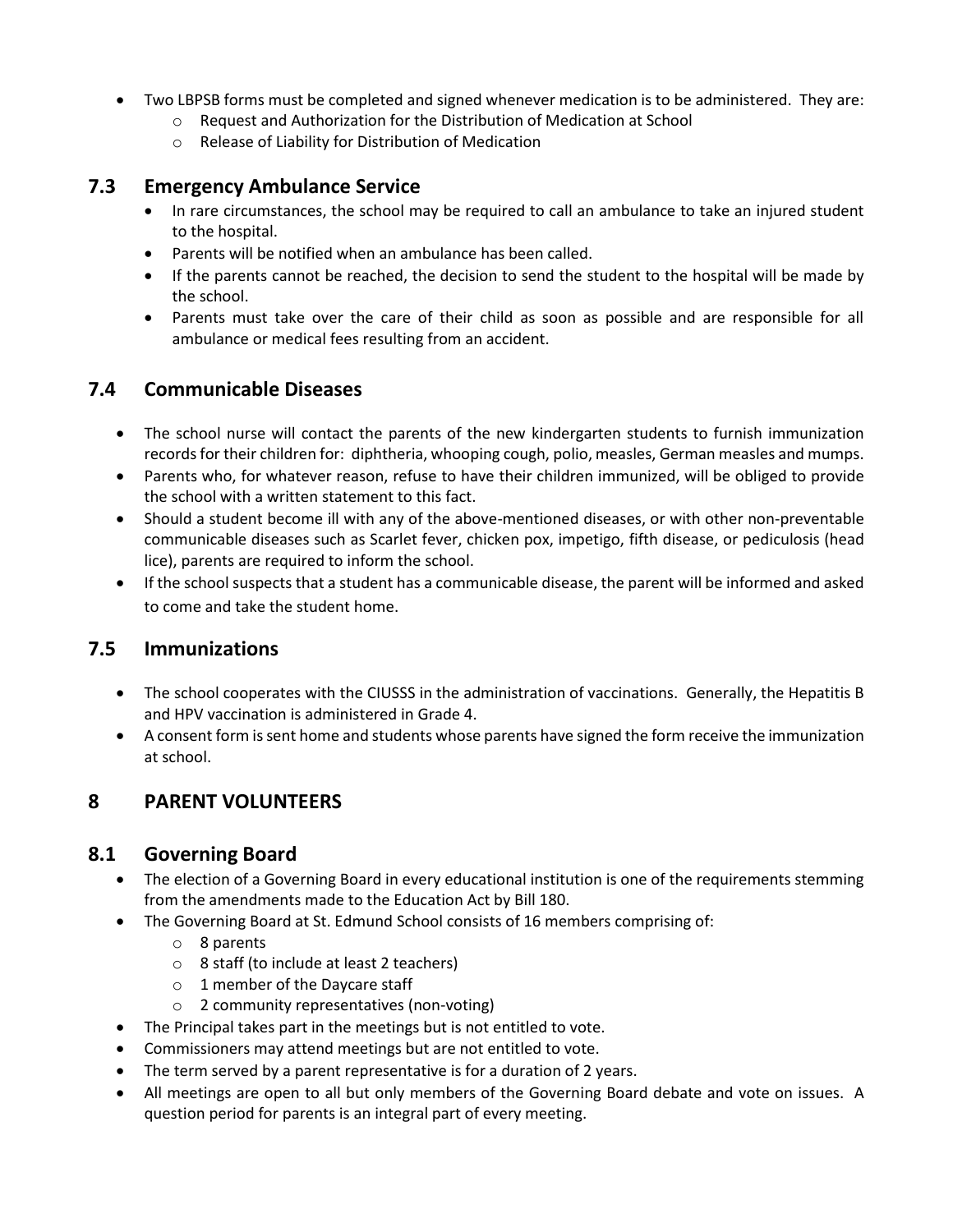- The Governing Board has decision-making powers and works with the Principal in meeting the local needs of the students and community.
- The Governing Board is responsible for approving a number of important issues:
	- $\circ$  The development, implementation and evaluation of the school's education project
	- o The approach for the implementation of the basic school regulation
	- o The time allocation for each subject
	- o The student supervision policy
	- o The school budget
	- o School calendar
	- o Changes to policy
	- o Educational project
	- o ABAV
	- o Annual Report
	- o Field trips, fundraisers

# **8.2 Parent Participation Organization (PPO)**

- The PPO is an organization of parent volunteers who are actively involved in the school.
- The PPO works in cooperation with the principal and school staff to raise funds for extras for the classrooms, organize special events and provide support for various school activities.
- The following are some examples of the activities and events that the PPO organize:
	- o Mike's and Dagwood lunches
	- o Edstock
	- o Movie Night
	- o Fundraising Initiatives
- The PPO also contributes playground equipment and supports the Library and teachers with special projects.

### **8.3 Parent Volunteers**

- Parent volunteers play an important role in our school.
- The Library, for example, relies on parent volunteers to run smoothly.
- We need the help of many volunteers to make our school such a rich and rewarding experience for our children.
- All parents are encouraged to lend a hand if they can.
- All parent volunteers are required to complete a Judicial Declaration before volunteering. This is a onetime procedure that enables parents to volunteer within the school community. This is a legal obligation to ensure the safety and security of our students and school.
- The Judicial Declaration form can be found on the St. Edmund webpage under "parents" or at the main office.
- Parents are asked to submit the form to the secretary for processing prior to volunteering.
- Please note that all information is kept strictly confidential.

# **9 COMMUNICATION WITH PARENTS**

### **9.1 Notices**

• Every attempt is made to keep parents informed of school activities and or relevant information regarding a student.